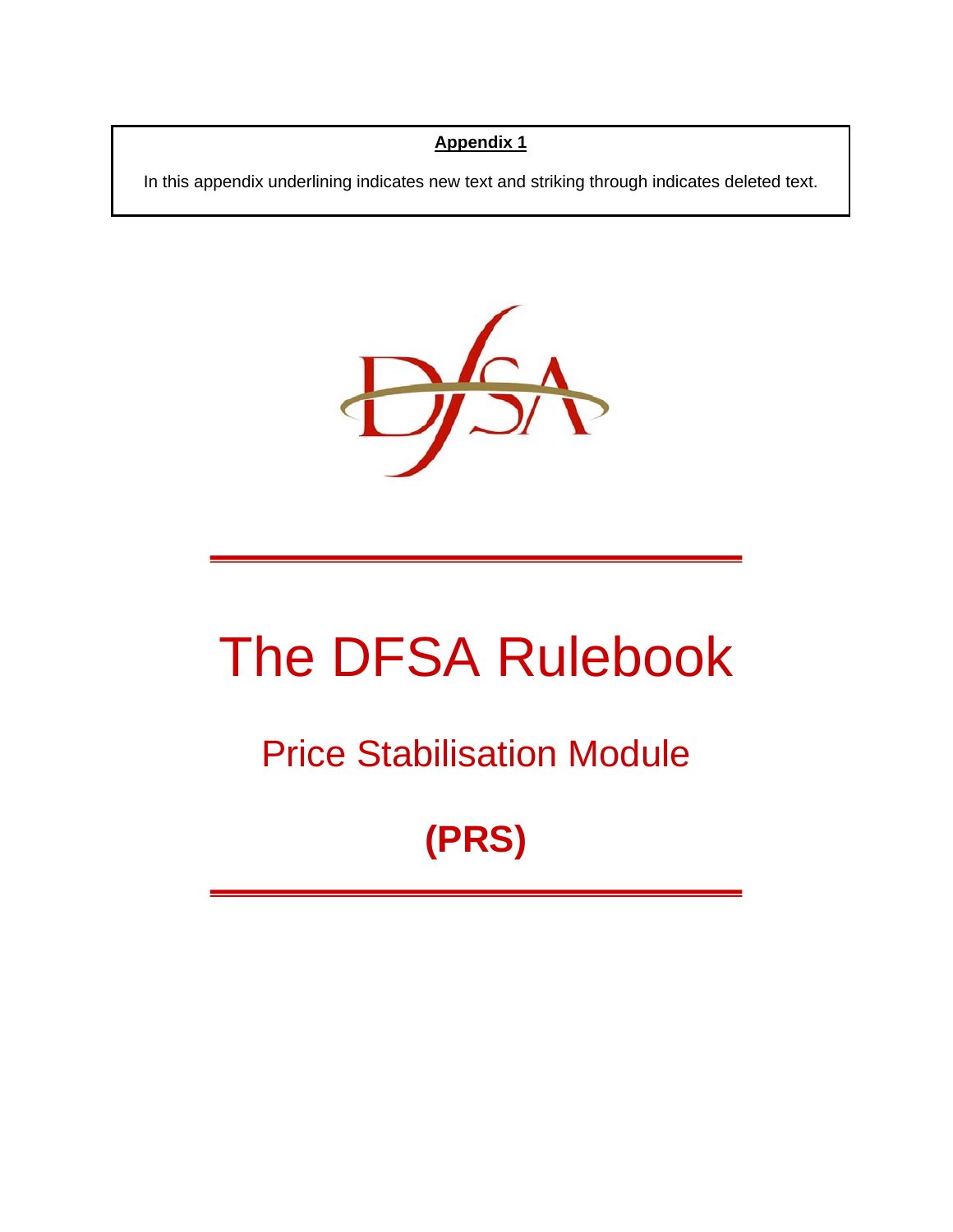

# **PRICE STABILISATION (PRS)**

# **1 INTRODUCTION**

# **1.1 PRS Price Stabilisation Rules**

**1.1.1** These Rules constitute the prescribed Price Stabilisation requirements for the purposes of Article 48(1) of the Markets Law 2004.

#### **Guidance**

- 1. The Rules in PRS prescribe the circumstances in which Price Stabilisation of an Eligible Security share or Debenture is permitted and the conditions which attach to such conduct.
- 2. The Rules in PRS are designed to protect market integrity by helping to maintain an orderly market for Eligible Securities shares (thereby avoiding volatility and market disruption) and enhance market confidence.
- 3. These Rules operate as a defence from the Market Misconduct provision set out in Article 36 of the Markets Law 2004. The Market Misconduct provisions are relevant to any conduct which may affect DIFC markets or users of DIFC markets. *Prima facie*, the stabilisation of a price of a Security Share is market manipulation. However, Article 48(1) provides limited statutory relief for the initial period of trading. This defence is available, in relation to Eligible Securities, to a any Person who can demonstrate that his behaviour is in accordance with these Rules and thereby does not constitute Market Misconduct.

#### **……….**

# **1.4 Price Stabilisation activity**

- **1.4.1** (1) For an activity to constitute Price Stabilisation it must be an activity:
	- $(a)$  of a type described in chapter 2:
	- (b) conducted within the period covered by the Stabilisation Window in (2);
	- $(c)$  by a Person specified in  $(4)$   $(3)$ ;
	- $(d)$  in accordance with PRS<sub>7</sub>; and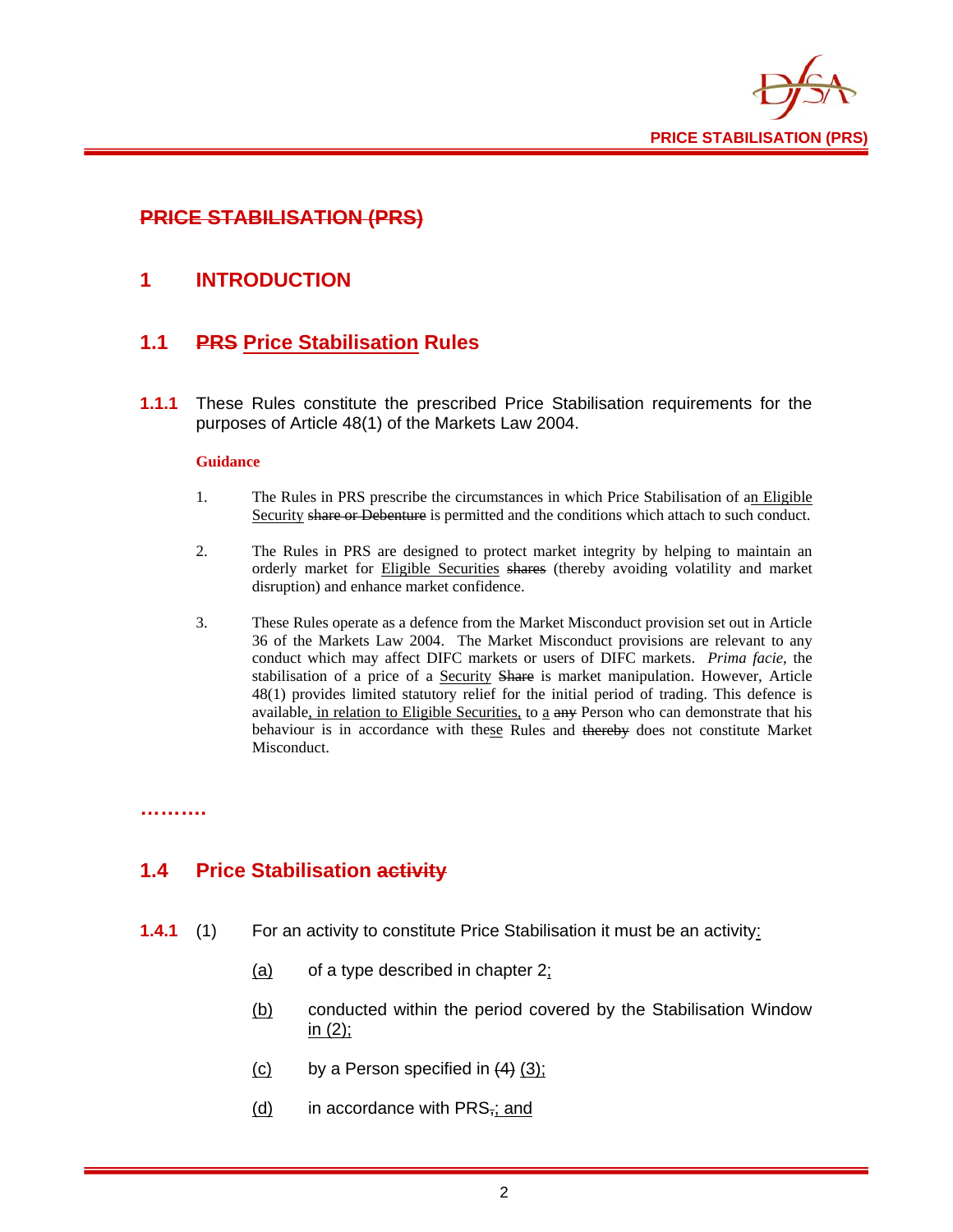

- (e) which might reasonably have, or is be intended to have, the effect of stabilising the price of the Shares or Debentures referred to in (2) Eligible Securities which have been admitted to trading on an Authorised Market Institution.
- (2) The Shares and Debentures referred to in (1) are Shares or Debentures:
	- (a) which are publicly Offered in or from the DIFC for the first time by way of a Prospectus Offer, that is, Shares or Debentures which are the subject of an initial public offer or of an additional public offer of further Shares or Debentures to rank alongside those already in issue;
	- (b) in respect of which the total cost of the Shares or Debentures subject to the Offer at the Offer Price is at least \$10,000,000; and
	- (c) which have been admitted to trading, or are the subject of an application for admission to trading, on an Authorised Market Institution.
- $(3)$  (2) The period covered by the Stabilisation Window is the period beginning on the date of admission to trading of the Eligible Securities on an Authorised Market Institution and ending no later than thirty days thereafter. on which the Offer Price is made public and ending on the earlier of:
	- (a) 30 days after the closing date of acceptances for the Offer; or
	- (b) 60 days after the date of allotment on which amounts of the Share are allotted to subscribers, including the date of initial allotments.
- (4) (3) The Person conducting Price Stabilisation the activities mentioned in (1) must be the Stabilisation Manager or any of his Stabilisation Agents.
- (4) Price Stabilisation may be carried out either on or off the central order book of the relevant Authorised Market Institution.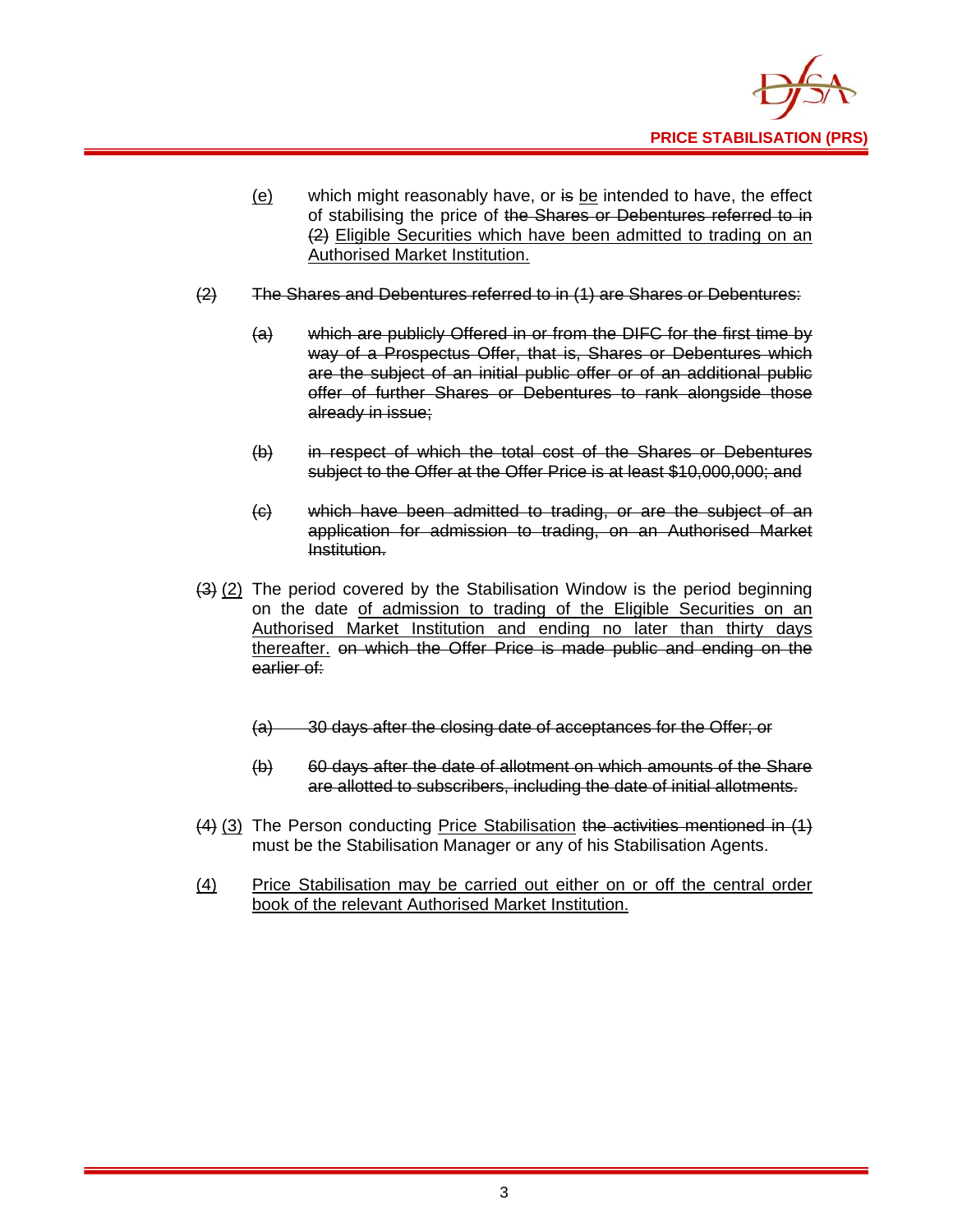

# **2 PRICE STABILISATION**

**……….** 

# **2.2 Permitted Price Stabilisation**

- **2.2.1** (1) A Stabilisation Manager and, if applicable, his Stabilisation Agents may in respect of Shares or Debentures of a type specified in Rule 1.4.1(2) Eligible Securities:
	- (a) purchase, or agree to purchase, such Shares or Debentures Eligible Securities; or
	- (b) offer or attempt to do anything in (a) with a view to stabilising the Market Price of such Shares or Debentures Eligible Securities.
	- (2) A Stabilisation Manager and, if applicable, his Stabilisation Agents must not, when engaging in an activity described in (1), in respect of Shares, act in accordance with Rule 2.3.1 Certificates over Shares, and Warrants over Shares, conduct such activity at a price higher than the Offer Price.

#### **Guidance**

Pricing limits do not extend to Debentures hence Rules  $2.2.1(2)$  and  $2.3.1$  do not apply with respect to Debentures. Pricing for Debentures is subject instead to the requirement in 2.2.1(1) that the stablising action is taken to support the Market Price.

- **2.2.2** A Stabilisation Manager and his Stabilisation Agents may, in respect of Shares of a type specified in Rule 1.4.1(2) and where in a position to do so Eligible Securities:
	- (a) make allotments of a greater number of the Shares Eligible Securities than will be were offered ("over-allotment");
	- (b) sell or agree to sell the Eligible Securities Shares so as in order to establish a short position in them;
	- (c) buy or agree to buy Shares the Eligible Securities in order to close out or liquidate any position that has been established by Price Stabilisation under (a) or (b);
	- (d) sell or agree to sell Shares the Eligible Securities in order to close out or liquidate any position that has been established by Price Stabilisation under (a) or (b); or
	- (e) offer or attempt to do anything permitted by  $(a)$ ,  $(b)$ ,  $(c)$ , and  $(d)$ .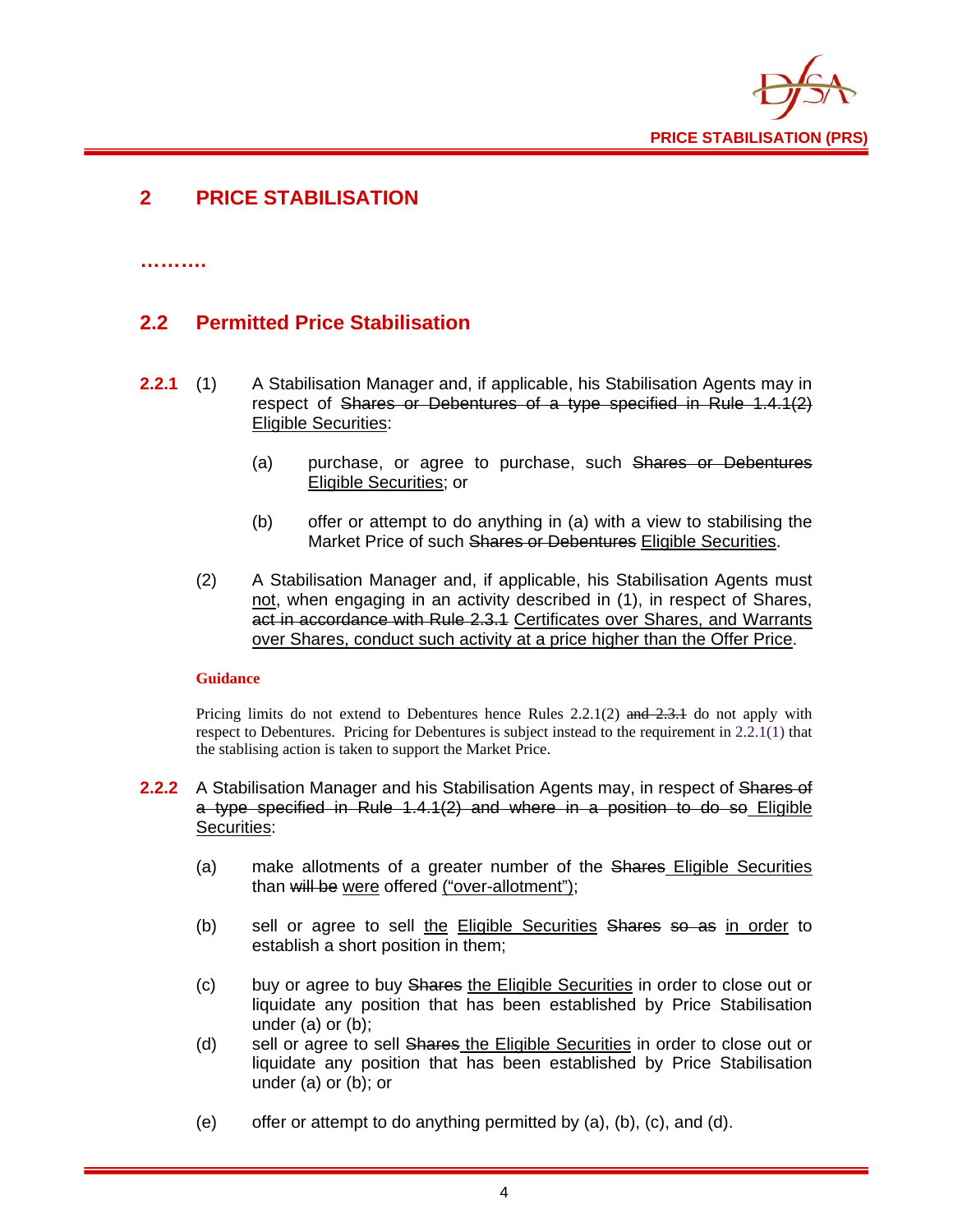

- **2.2.3** Any over-allotment permitted by Rule 2.2.2(a) must meet the following criteria:
	- (a) Eligible Securities may be over-allotted only during the Offer period and at the Offer Price;
	- (b) the over-allotment option may be exercised by the beneficiaries of such an option only where Eligible Securities have been over-allotted;
	- (c) the over-allotment option may not amount to more than 15% of the original Offer;
	- (d) the exercise period of the over-allotment option must be the same as the Stabilisation Window; and
	- (e) the exercise of the over-allotment option must be disclosed to the market promptly, together with all appropriate details, including in particular the date of exercise and the number and nature of Eligible Securities involved.
- **2.2.4** For the purposes of Rule 2.2.2, an 'over-allotment option' means an option granted by the Issuer in favour of the Stabilisation Manager and/or his Stabilisation Agents involved in the Offer for the purpose of covering overallotments, under the terms of which such Stabilisation Manager or his Stabilisation Agents may purchase up to a certain amount of Eligible Securities at the Offer Price during the Stabilisation Window.

- (1) The Stabilisation Manager may also often be the lead manager in respect of the same offer and therefore can over-allot Shares Eligible Securities in the initial allocation and then facilitate the stabilisation by purchasing Shares Eligible Securities during the Stabilisation Window. A Stabilisation Manager and his Stabilisation Agents may also sell short on the market to facilitate stabilisation or in order to close out or liquidate positions established by Price Stabilisation.
- (2) For the avoidance of doubt, Rule 2.2.2 would include the ability of a Stabilisation Agent to exercise an over-allotment option.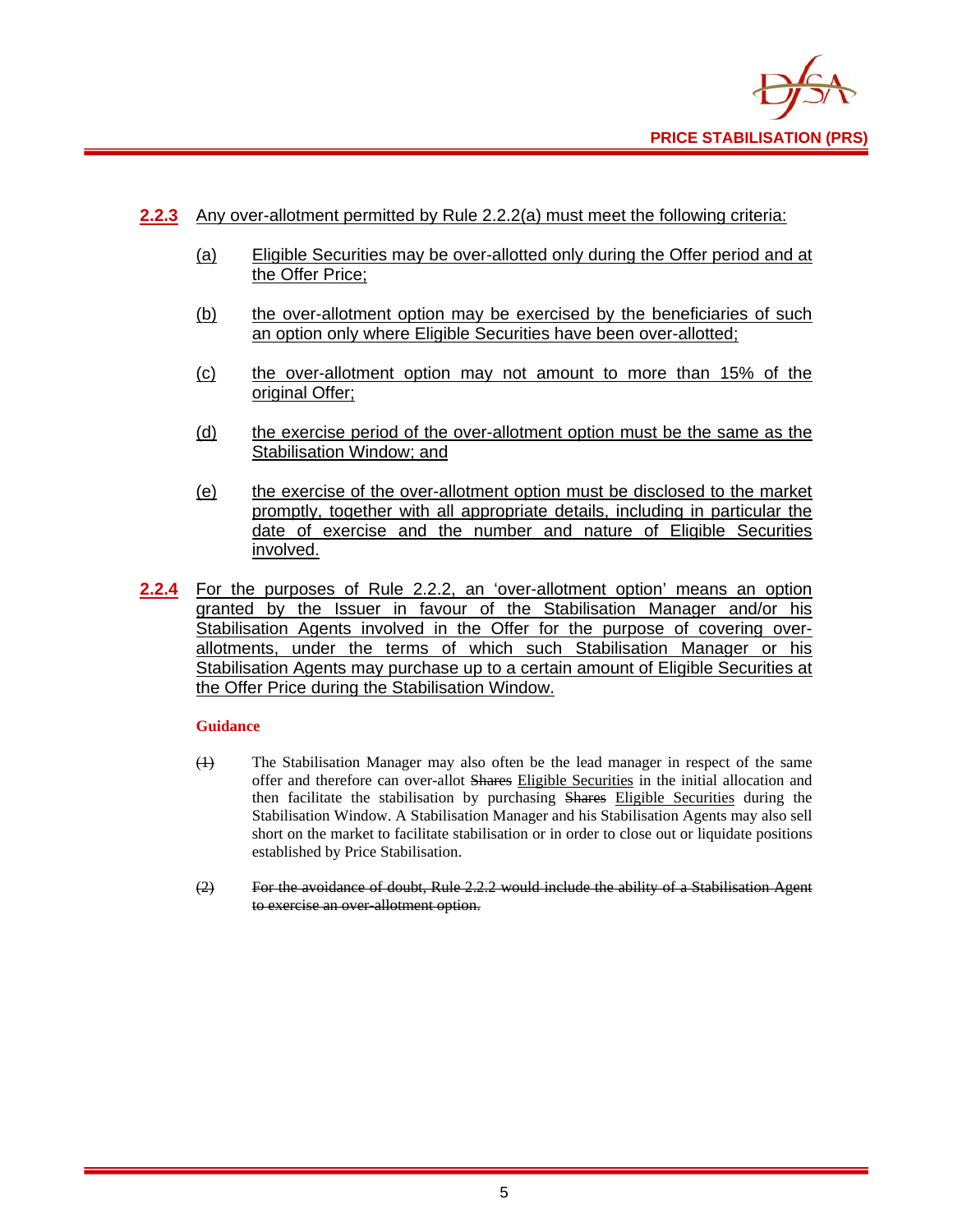

# **2.3 Pricing limits for Shares**

**2.3.1** No Price Stabilisation in respect of Shares may be conducted by a Stabilisation Manager or his Stabilisation Agent at a price higher than the applicable price as prescribed by Rule 2.3.2.

# **2.3.2** Pricing table:

| <b>Time of Action</b>                                                                                                                             | <b>Applicable Price</b>                                                                                  |
|---------------------------------------------------------------------------------------------------------------------------------------------------|----------------------------------------------------------------------------------------------------------|
| <u>Initial Price Stabilisation</u><br>74.                                                                                                         | <b>The Offer Price</b>                                                                                   |
| Later than (1), but where there has<br>been an independent trade at a price<br>above the initial Price Stabilisation on<br>the relevant exchange. | The Offer Price, or the price at<br>which that independent trade<br>was done, whichever is the<br>lower. |
| Later than (1), but where there has<br>宝<br>been no trade as described in (2).                                                                    | <b>The Offer Price.</b>                                                                                  |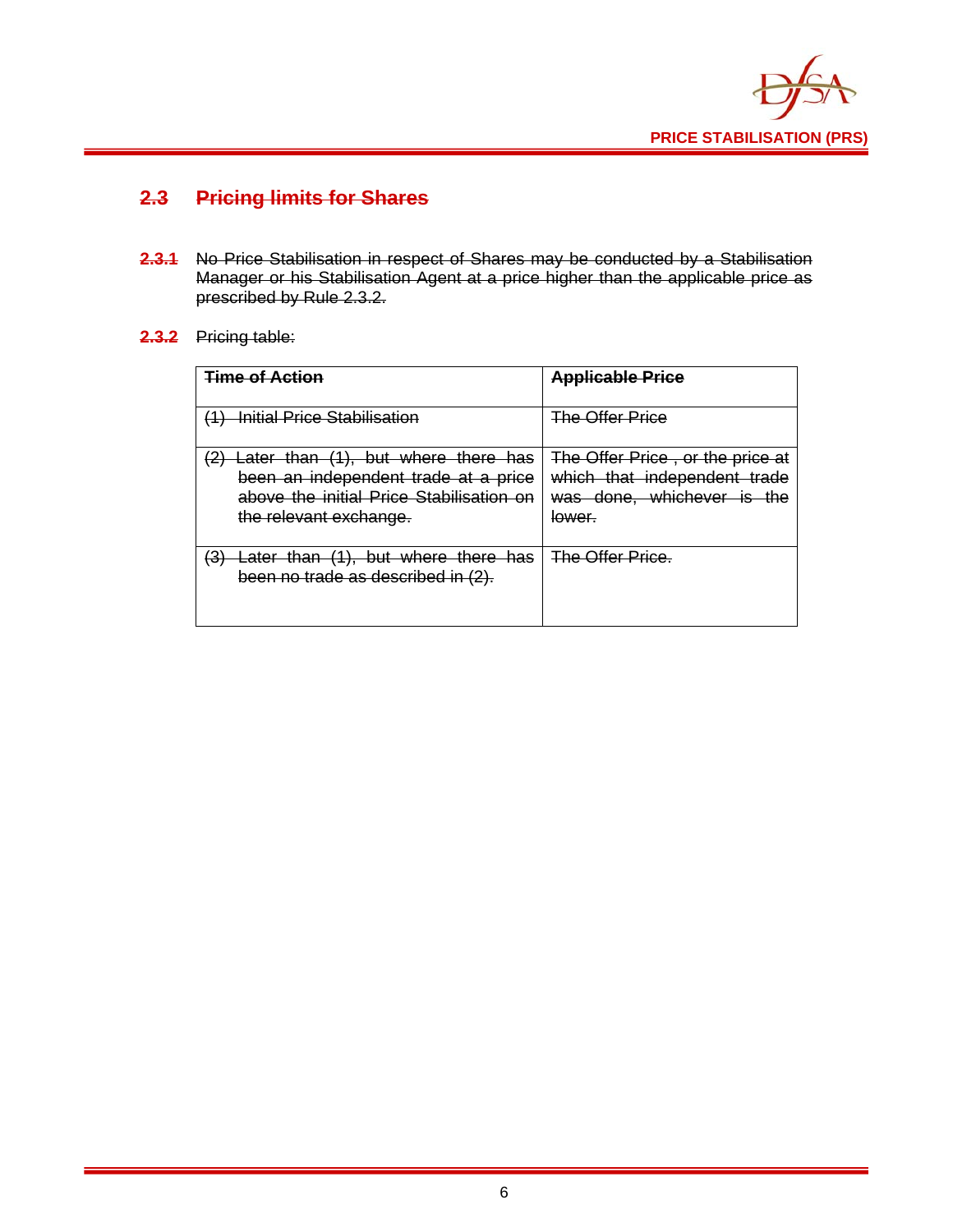

# **3. APPOINTMENT OF STABILISATION MANAGER AND AGENTS**

# **3.2 Appointment**

**……….** 

- **3.2.1** An Issuer who intends to carry out Price Stabilisation of its that its Shares or Debentures Eligible Securities be subject to Price Stabilisation must:
	- (a) appoint in writing a Stabilisation Manager;
	- (b) notify the DFSA of the appointment, including the name and business address of the Stabilisation Manager, and the date of the commencement of the appointment and an address for service in the DIFC of the Stabilisation Manager; and
	- (c) prior to the appointment of the Stabilisation Manager, take reasonable steps to ensure that the Stabilisation Manager has the required skills, resources and experience to conduct the functions of a Stabilisation Manager.
- **3.2.2** (1) An Issuer must notify the DFSA immediately if the appointment of the Stabilisation Manager is or is about to be terminated, or on the resignation of its Stabilisation Manager, giving the reasons for the cessation of the appointment.
	- (2) An Issuer must appoint a Stabilisation Manager to fill any vacancy in relation to the occurrence of an event specified in (1) and ensure that the replacement Stabilisation Manager can serve as such at the time the vacancy arises or as soon as reasonably practicable.

# **3.3 Terms of appointment for a Stabilisation Manager**

- **3.3.1** The terms of any appointment of a Stabilisation Manager must include at least the following information:
	- (a) the period of the Stabilisation Window;
	- (b) the Offer Price;
	- (c) whether the Stabilisation Manager has discretion to commence Price Stabilisation at the Offer Price;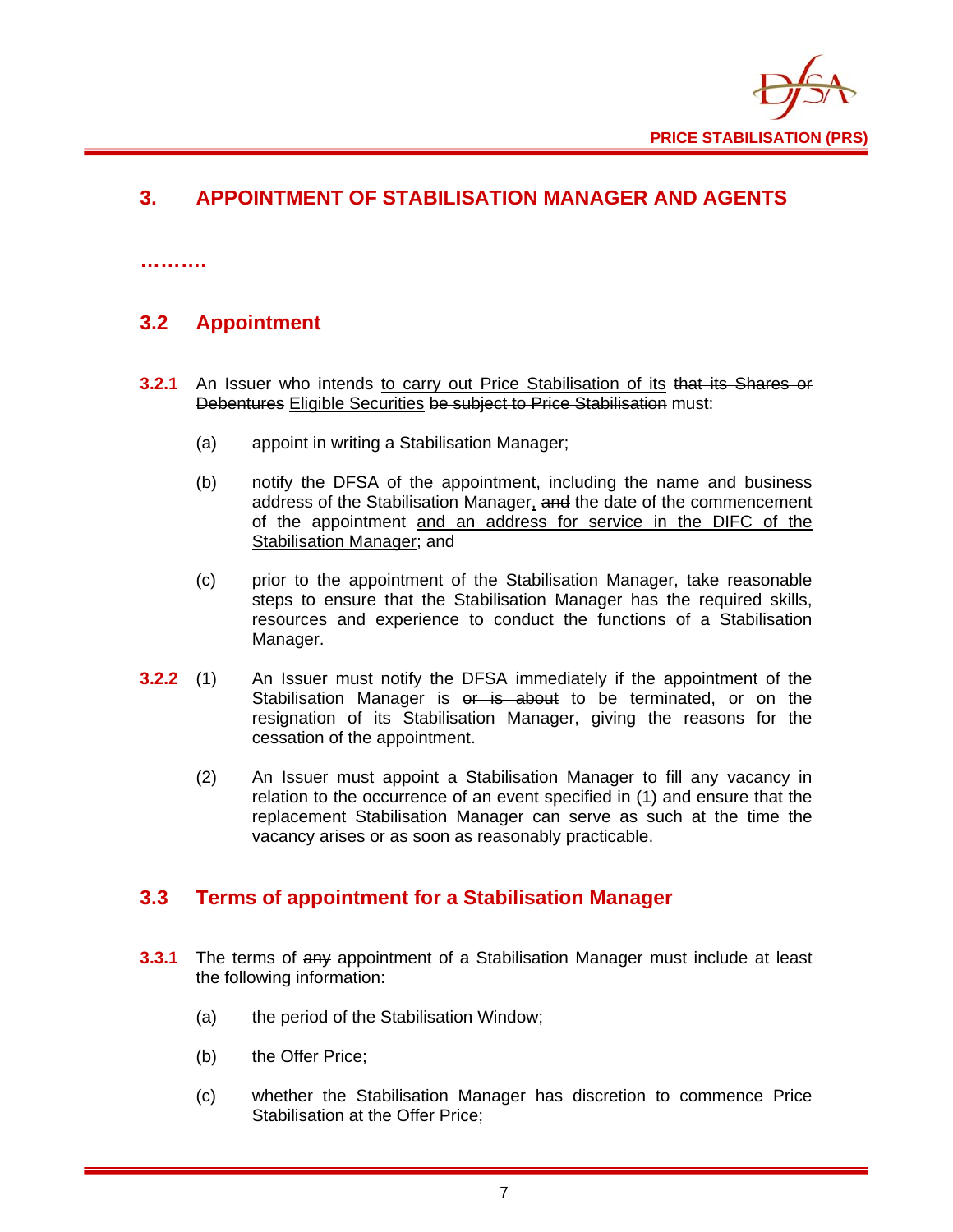

- (d) whether the Stabilisation Manager is permitted to appoint Stabilisation Agents for the Price Stabilisation; and
- (e) a term whereby the Stabilisation Manager agrees unconditionally to submit to the jurisdiction of the DFSA and the DIFC Courts in relation to the activities of the Stabilisation Manager and his Stabilisation Agents in carrying out Price Stabilisation; and
- $(e)(f)$  any other information that the Stabilisation Manager believes it will reasonably need to conduct Price Stabilisation effectively.

#### **……….**

# **3.5 Restrictions on transactions with Stabilisation Agents**

- **3.5.1** (1) The Stabilisation Manager must not during the Stabilisation Window enter into a transaction for the purchase or sale of Shares referred to in Rule 1.4.1(2) as principal with any of his Stabilisation Agents in the Eligible Securities which are the subject of Price Stabilisation.
	- (2) The requirement in (1) does not apply:
		- (a) if at the time of the transaction, neither the Stabilisation Manager nor his Stabilisation Agent knew or could reasonably have known the identity of his counterparty; or
		- (b) where the transaction between the Stabilisation Manager and his Stabilisation Agent is undertaken solely for the purpose of reallocating the risk of positions that were taken by the Stabilisation Manager and his Stabilisation Agent in the course of Price Stabilisation and the transaction is priced accordingly.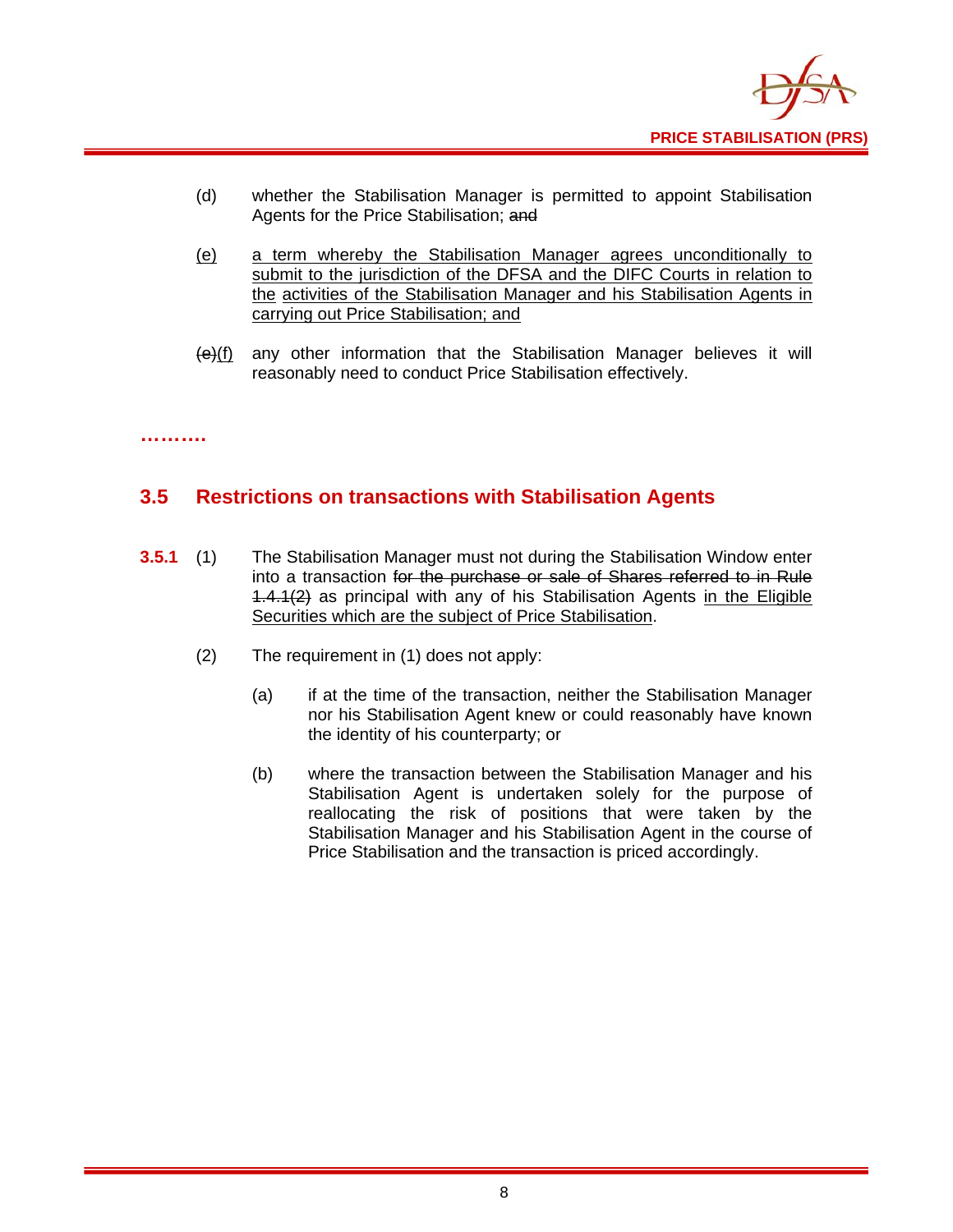

# **4 GENERAL CONDITIONS**

#### **……….**

# **4.2 General conditions relating to the carrying out of Price Stabilisation**

- **4.2.1** (1) If For Price Stabilisation is able to occur, the an Issuer of the relevant Shares or Debentures Eligible Securities must ensure that a prominent statement appears in the Prospectus or any other offering document which clearly states that the Offer of Securities may be subject to Price Stabilisation and also identify by name the Stabilisation Manager and the likely expected costs associated with the Price Stabilisation.
	- (2) For the purpose of (1), "prominent" means that the statement must appear under its own separate heading in the first few pages of a Prospectus or other offering document.
	- (3) The existence and principal terms of any option or right to purchase the Eligible Securities Shares which are the subject of the Price Stabilisation from the Issuer, must be disclosed in the relevant Prospectus or other offering document.

#### **Guidance**

The existence of any Stabilisation Agents does not have to be disclosed.

- **4.2.2** (1) A Stabilisation Manager must not conduct, or permit his Stabilisation Agent to conduct, any Price Stabilisation in the Shares or Debentures unless he has taken all reasonable steps to satisfy himself that:
	- (a) the requirements of Rule 4.2.1 are fulfilled;
	- (b) any requirements of the Authorised Market Institution or other exchange on which the Eligible Securities Shares are admitted to trading have been informed that Price Stabilisation in those Eligible Securities Shares may take place during the Stabilisation Window and that any requirements been complied with; and
	- (c) there are systems and controls in place to ensure compliance with PRS.
	- (2) A Stabilisation Manager must establish a register of Price Stabilisation and take reasonable steps to satisfy himself that the mechanisms required to update the register are in place.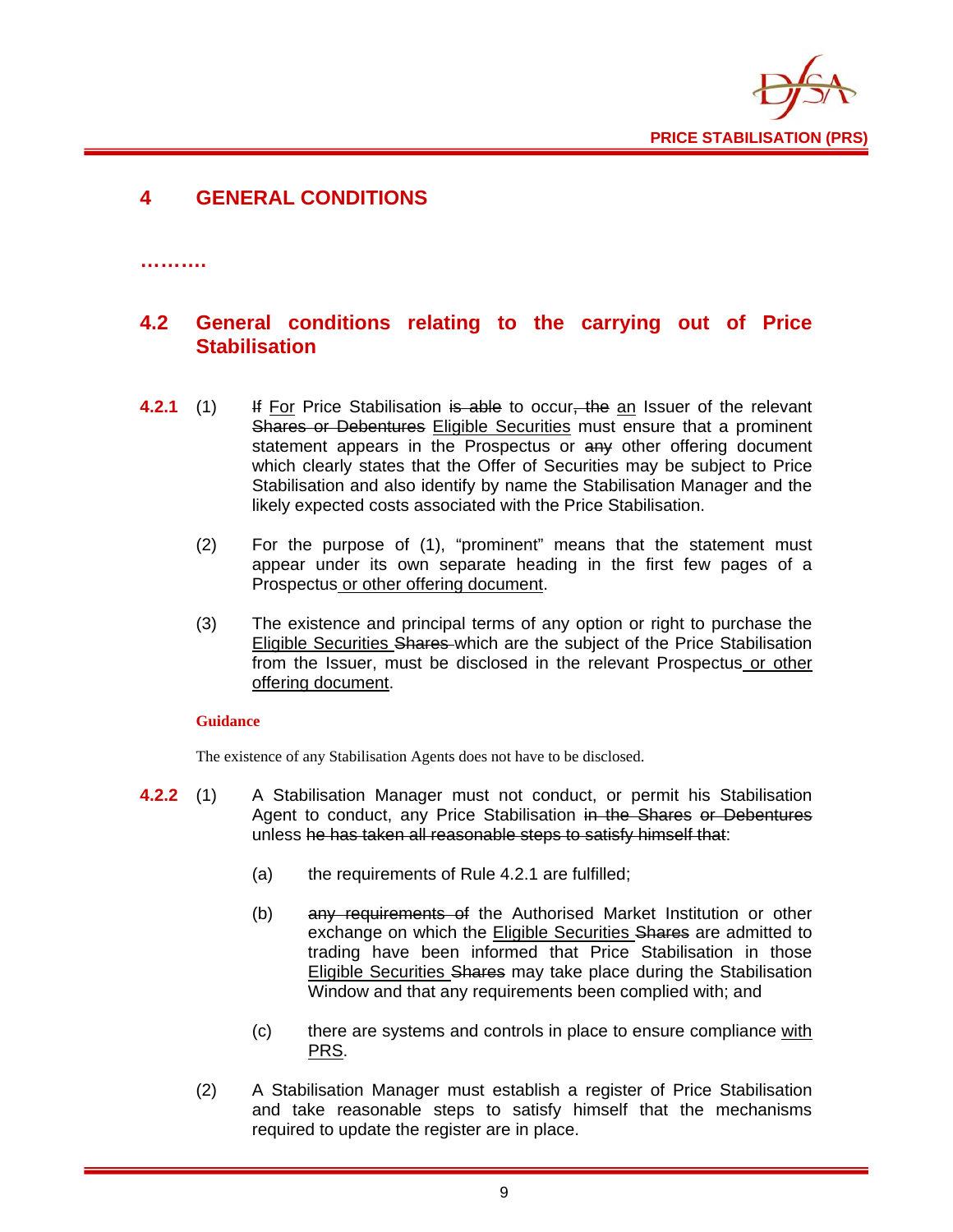

- **4.2.3** The Stabilisation Manager must not conduct, nor allow his Stabilisation Agent to conduct, Price Stabilisation in any case where:
	- (a) at the time when the Offer Price of the Shares or Debentures was determined, the Market Price of the Eligible Securities Shares or Debentures, whether in informal trading or otherwise, was is falsely higher than the price which would otherwise have prevailed; and
	- (b) the Stabilisation Manager knows  $k$ new or ought reasonably  $\theta$ ught to have known that the falsity in the Market Price was attributable in whole or in part to any conduct by a Person who was in breach of the Market Misconduct provisions; or
	- (c) any requirements of an Authorised Market Institution or any other exchange have not been complied with.

# **4.3 Post Price Stabilisation Market Disclosure**

- **4.3.1** If a Stabilisation Manager has conducted Price Stabilisation during the Stabilisation Window, then he must, within 2 business days following a Price Stabilisation transaction, disclose to the DFSA the following details:
	- (a) the total number of Eligible Securities transacted by the Stabilisation Manager and any Stabilisation Agents;
	- (b) the average price of Eligible Securities transacted during the Price Stabilisation;
	- (c) whether a Price Stabilisation transaction was undertaken otherwise than through the central order book of the relevant Authorised Market Institution;
	- (d) if the Stabilisation Manager has an outstanding short position, the number of Eligible Securities in that short position; and
	- (e) any additional information which the DFSA requires the Stabilisation Manager to disclose.

#### **Guidance**

Rule 4.3.1 requires a Stabilisation Manager to disclose to the DFSA details of each Price Stabilisation transaction conducted during the Stabilisation Window. The purpose of this Rule is to provide the DFSA with an understanding of the level of price support afforded to the Eligible Securities during the Stabilisation Window and the manner in which Price Stabilisation occurred.

**4.3.1 4.3.2** If a Stabilisation Manager has conducted Price Stabilisation during the Stabilisation Window, then he must within 2 business days following the end of the Stabilisation Window disclose to the market the following details: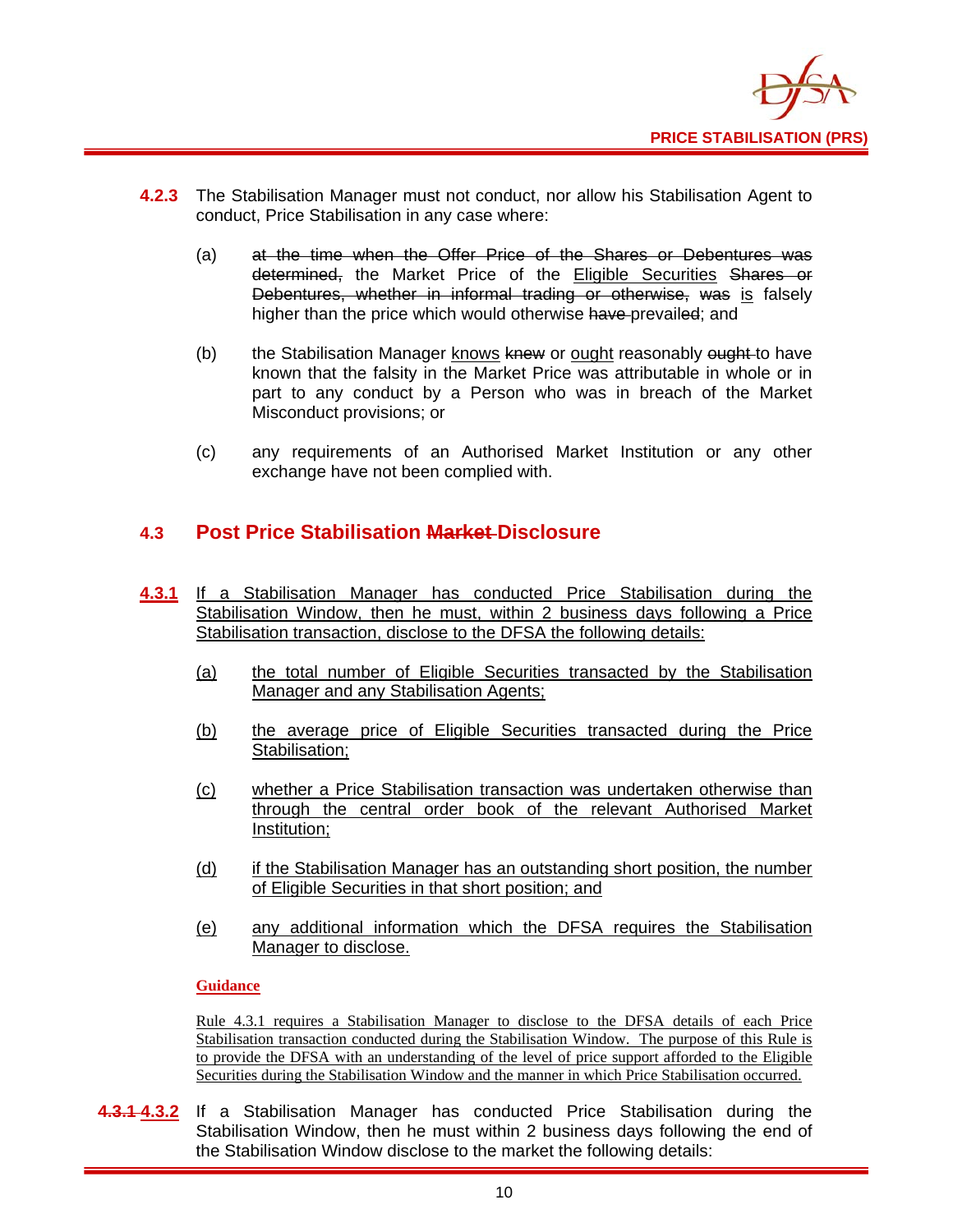

- (a) the total number of Eligible Securities Shares bought by the Stabilisation Manager and any Stabilisation Agents during the Stabilisation Window and the date of the first and last stabilisation transactions;
- (b) the average price of Eligible Securities Shares bought on market during the Stabilisation Window Period;
- (c) whether a Price Stabilisation transaction was undertaken otherwise than through the central order book of the relevant Authorised Market Institution;
- $\left\{ \Theta \right\}$  (d) if the Stabilisation Manager has an outstanding short position, the number of Eligible Securities Shares in that short position; and
- $(d)$  (e) any additional information which the DFSA requires the Stabilisation Manager to disclose.

Rule 4.3.2 requires a Stabilisation Manager to disclose to the market details of the Price Stabilisation support conducted during the Stabilisation Window. The purpose of this Rule is to provide the market with an understanding of the level of price support afforded to the Eligible Securities Shares during the Stabilisation Window.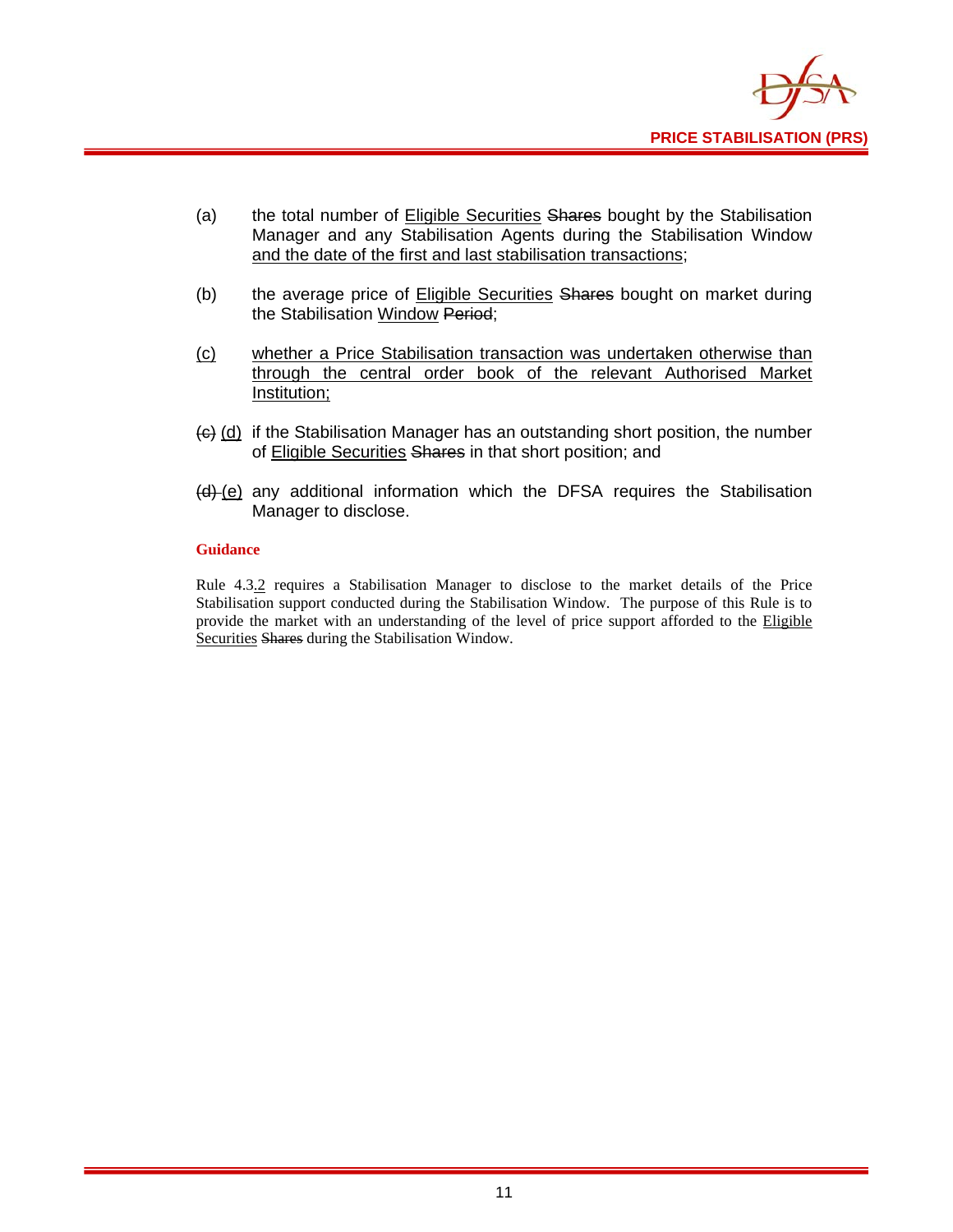

# **5 REGISTER**

**……….** 

# **5.2 The creation and maintenance of the Register**

#### **……….**

- **5.2.2** The Stabilisation Manager must ensure that the register contains either on a realtime or daily updated basis the following information:
	- (a) the names and contact details of all Stabilisation Agents appointed by him;
	- (b) details of the appointment of each Stabilisation Agent, including the date of the appointment;
	- (c) the general terms and instructions (including details of the Price Floor price floor and Stabilisation Window) determined by the Stabilisation Manager for his Stabilisation Agents and the date and time of the communication, variation or revocation of that information and instructions;
	- (d) details of all correspondence passing between the Stabilisation Manager and his Stabilisation Agent that relate relating to the Price Stabilisation, including all instructions and variations or revocation of appointments;
	- (e) each and every transaction undertaken by the Stabilisation Manager and Stabilisation Agent in the course of the Price Stabilisation, including not but limited to the following transaction details:
		- (i) the type of Eligible Securities Shares;
		- (ii) the Share price;
		- (iii) the size;
		- (iv) whether the transactions were undertaken on or off the central order book of the relevant Authorised Market Institution;
		- $(iv)$  (v) the date and time; and
		- $(v)$  (vi) details of the counterparty (if known); and
		- (vi) (vii) details of the allotment of the Shares Eligible Securities.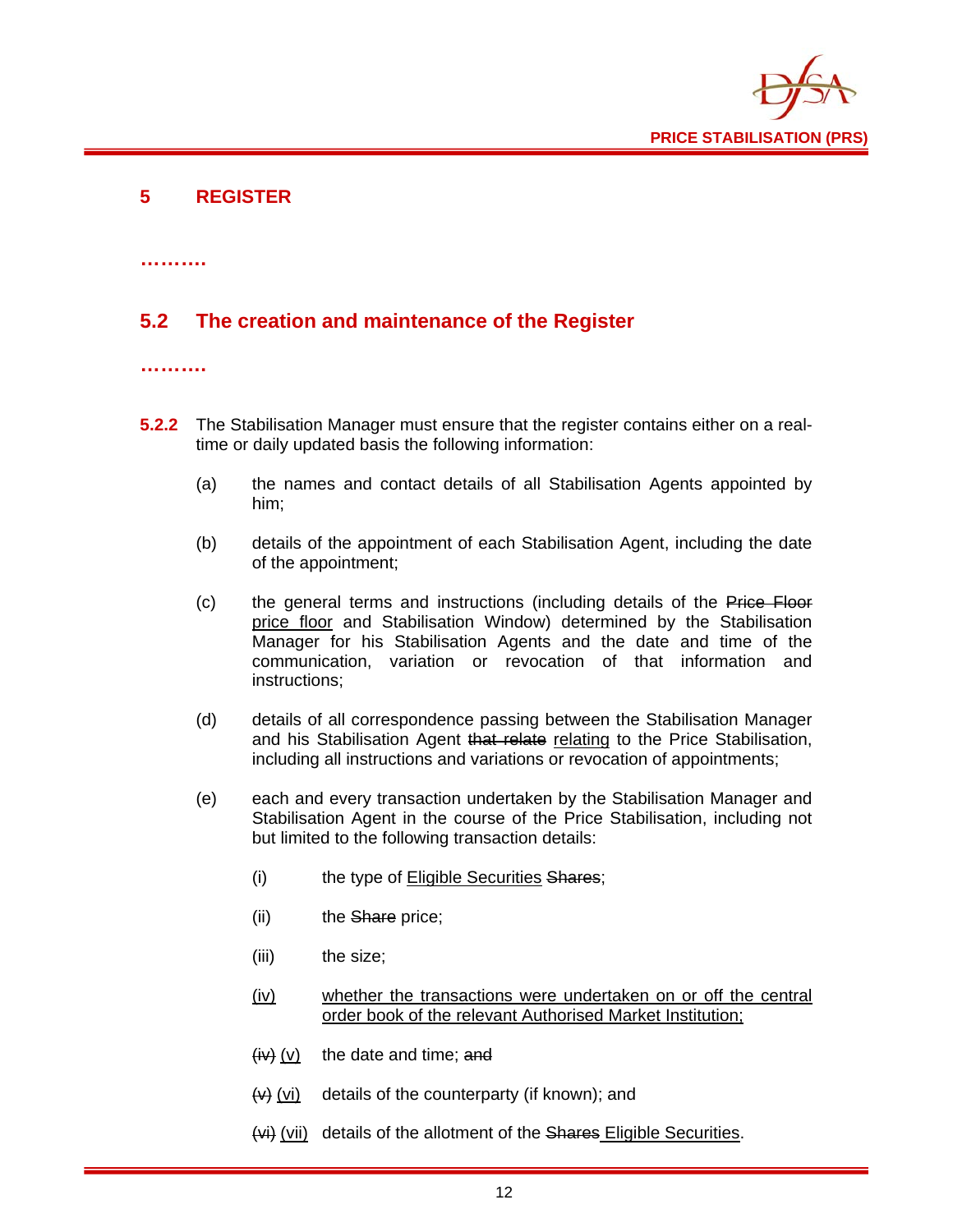

- 1. Rule 5.2.2 (e)  $\leftrightarrow$  (vi) acknowledges that some market structures, for example anonymous order books or anonymous indications of interest, cause the identity of counterparties to sometimes be unknown prior to the effecting of transactions.
- 2. Rule 5.2.2 also accepts that some participants in the Price Stabilisation may have accrued uneconomic positions during stabilisation and therefore permits a single transaction, probably at the end-of day, to 'square-off' the positions between participants. The terms on which these transactions may be carried may often be agreed in the terms of engagement between the Stabilisation Manager and his Stabilisation Agents. The DFSA may when inspecting records kept relating to stabilisation seek the rationale for any of these transactions and the price at which they were conducted.

#### **……….**

- **5.2.4** The following persons are permitted to inspect the register upon written request:
	- (1) the DFSA;
	- (2) the Authorised Market Institution upon which the relevant Securities Shares are traded; and
	- (3) any other person that the DFSA considers appropriate.
- **5.2.5** During the Stabilisation Window and within three months from the end, the Stabilisation Manager must, on any business day, permit the Issuer of the Eligible Securities Shares to which this chapter applies to inspect that part of the register kept in accordance with Rule 5.2.2(e).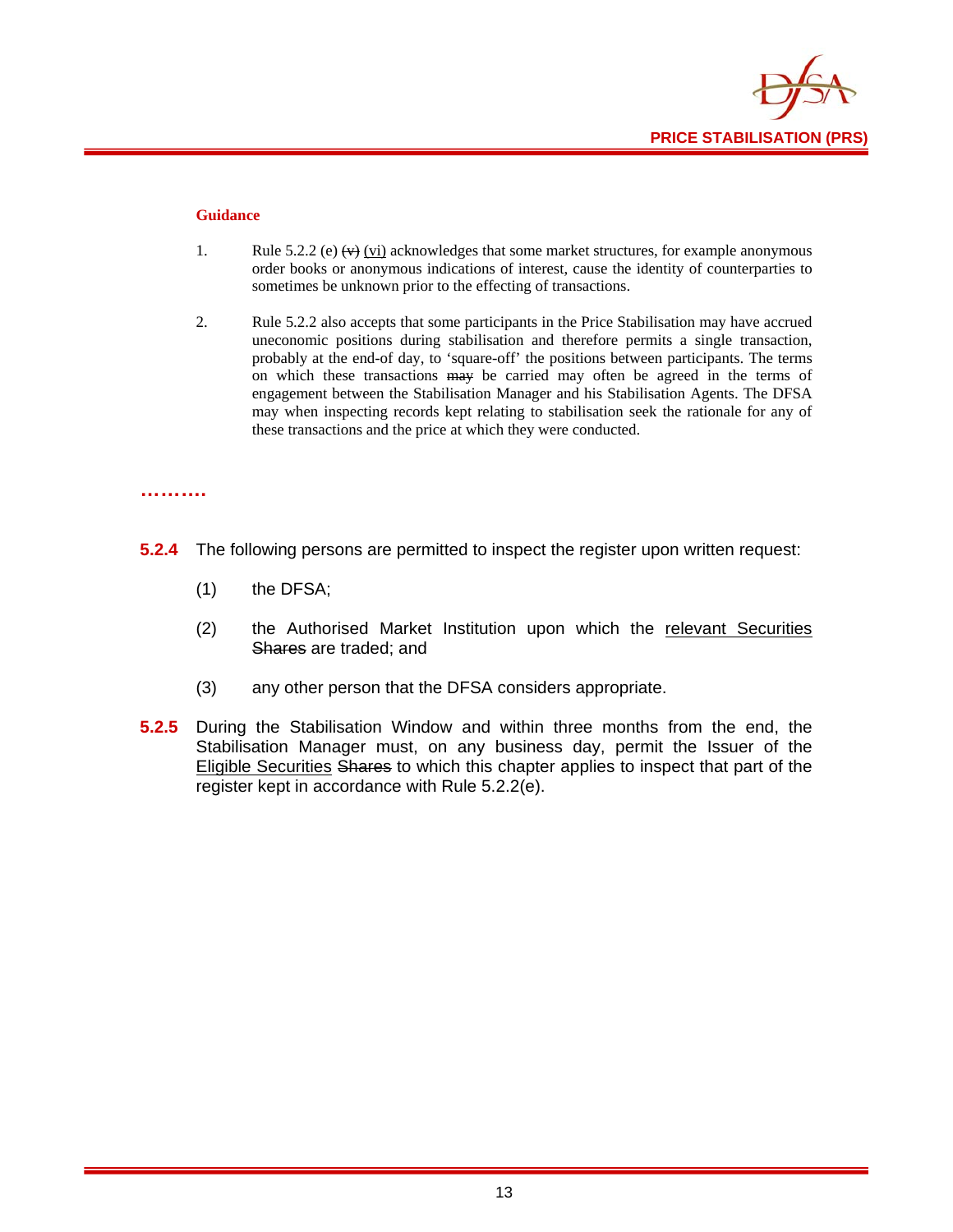

# **6 DUAL-LISTINGS AND PRICE STABILISATION ACTIVITIES**

# **6.1 Application**

- **6.1.1** (1) This chapter applies to a Person who carries out Price Stabilisation of dual-listed Eligible Securities. who, during the period covered by the Stabilisation Window, engages in any activity, in relation to a dual-listed Share or Debenture which has been admitted to trading, or which is the subject of an application for admission to trading, on an Authorised Market Institution in the DIFC and on an exchange located outside the DIFC, where that activity might reasonably have, or be intended to have, the effect of stabilising the price of the Share or Debenture.
	- (2) The Shares and Debentures referred to in (1) are Shares or Debentures:
		- (a) which are publicly Offered in or from the DIFC for the first time by way of a Prospectus Offer, that is, Shares or Debentures which are the subject of an initial public offer or of an additional public offer of further Shares or Debentures to rank alongside those already in issue; and
		- (b) in respect of which the total cost of the Shares or Debentures subject to the Offer at the Offer Price is at least \$10,000,000.
	- $(3)$  (2) For the purposes of (1), a "dual-listed Eligible Securities" Share or Debenture" includes a Share or Debenture which is the subject of an application to have the Share or Debenture admitted to an Official List of Securities or its equivalent in another jurisdiction are Eligible Securities which are listed concurrently on an Authorised Market Institution and on an exchange in a jurisdiction other than the DIFC.

#### **Guidance**

"Dual-listed Eligible Securities" in Rule 6.1.1(2) would, in relation to one listed security, include Certificates (e.g. global depository receipts) and Warrants over the other listed security.

# **6.2 Price Stabilisation in the DIFC: listing on Exchanges in Recognised Jurisdictions**

**6.2.1** (1) Where the dual listing of the Shares or Debentures referred to in 6.1.1, is on an Authorised Market Institution in the DIFC and on an exchange in a Recognised Jurisdiction, and is in place at or near the same time, then (2) applies with respect to any Price Stabilisation activity conducted or to be conducted by a Person on an Exchange in the DIFC.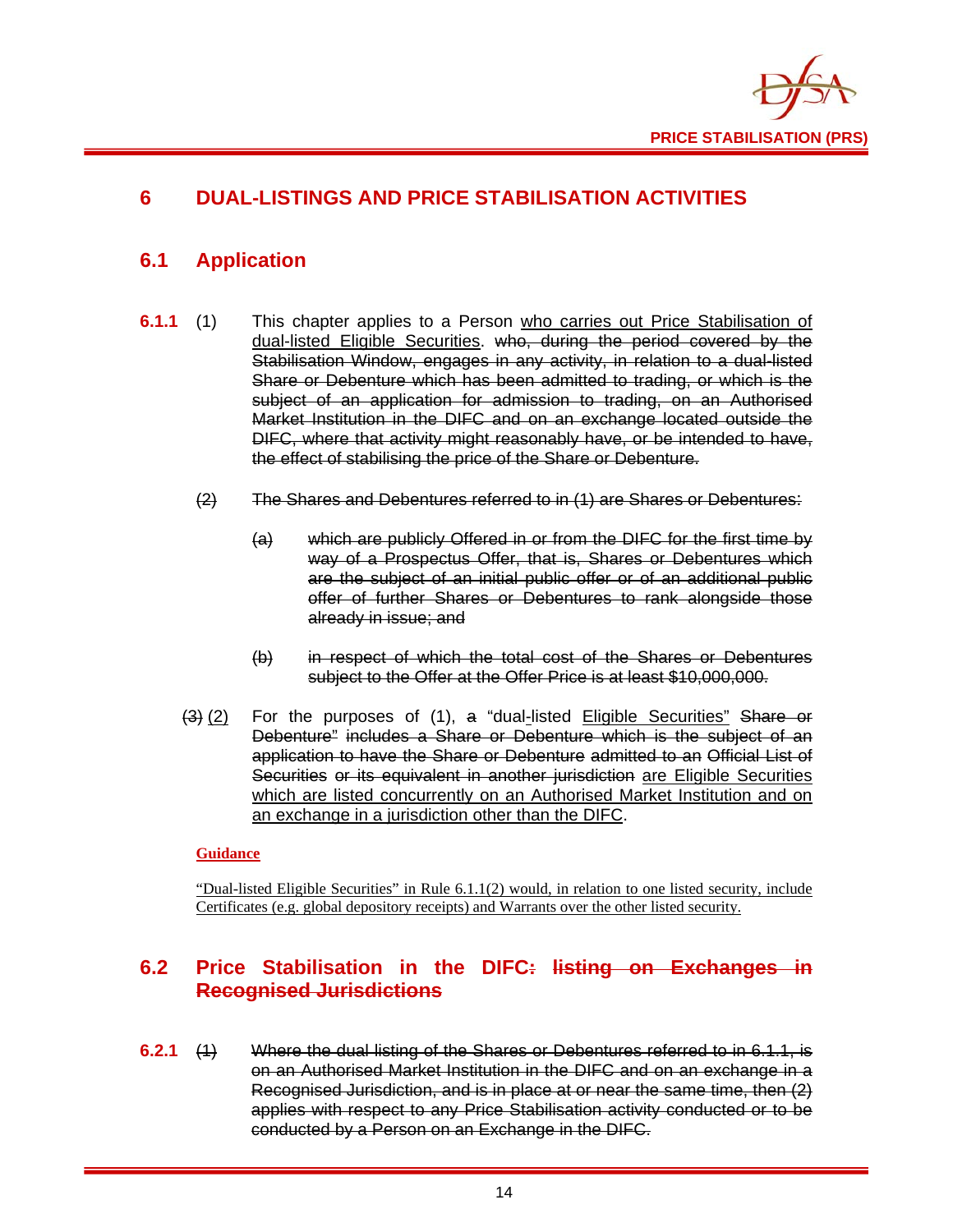

- (2) In relation to any such Price Stabilisation activities the Person must comply with either PRS or, subject to (3), the law of that Recognised **Jurisdiction**
- (3) If, in accordance with (2), a Person intends to comply with the law of a Recognised Jurisdiction instead of the PRS then such a Person must obtain the prior written consent of the DFSA. The DFSA may attach conditions to any such approval.
- (1) Subject to (2), a Person who conducts Price Stabilisation of dual-listed Eligible Securities in the DIFC must comply with PRS.
- (2) A Person who conducts Price Stabilisation in the DIFC of dual-listed Eligible Securities may, where the non-DIFC jurisdiction is a Recognised Jurisdiction and where the prior consent of the DFSA has been obtained, conduct such Price Stabilisation in accordance with the law of that Recognised Jurisdiction.
- (3) The DFSA may attach conditions to the consent in (2).

This Rule allows a Person who is acting as a Stabilisation Manager in respect of a dual-listing of Shares Eligible Securities to rely on this chapter or on the laws of another jurisdiction (which is recognised by the DFSA) Recognised Jurisdiction to conduct those activities. The Rule is designed to provide Stabilisation Managers with some limited flexibility in respect of their activities in the DIFC, so long as those activities are adequately regulated.

# **6.3 Price Stabilisation from the DIFC carried out on a Foreign Exchange**

- **6.3.1** (1) Where the dual listing of Shares or Debentures referred to in 6.1.1 is on an Authorised Market Institution in the DIFC and on an exchange in a jurisdiction other than the DIFC, and is in place at or near the same time, then (2) applies to a Person who, from the DIFC, engages or proposes to engage in any Price Stabilisation Activity on a non-DIFC exchange in relation to such Shares or Debentures.
	- (2) In relation to any Price Stabilisation Activity, such a Person must comply with the law of the non-DIFC that other jurisdiction.
	- (3) Such a Person must notify the DFSA prior to engaging in any such Price Stabilisation Activity.
	- (4) This Rule does not apply where Rule 6.2.1 applies.